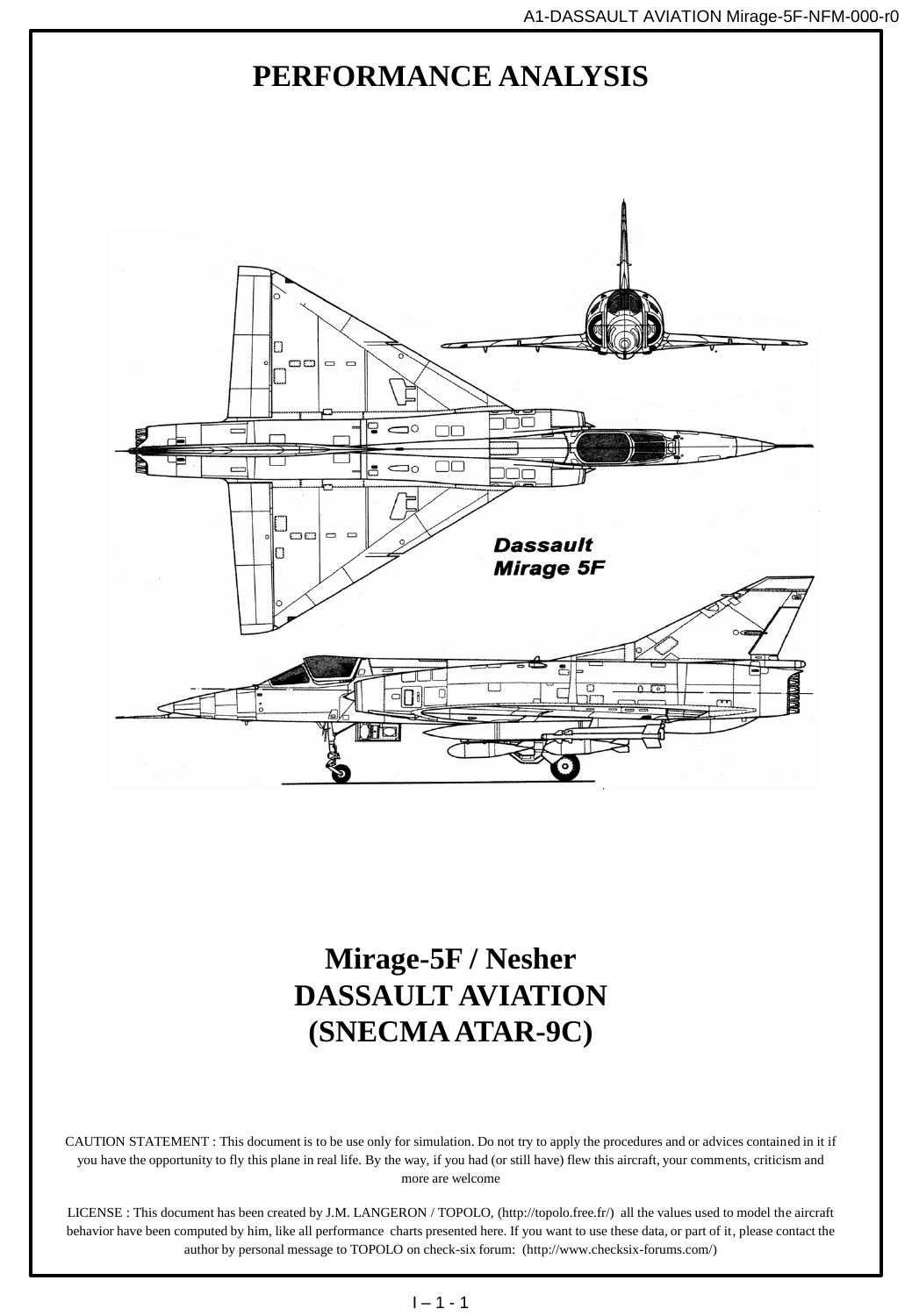# Level Flight Envelope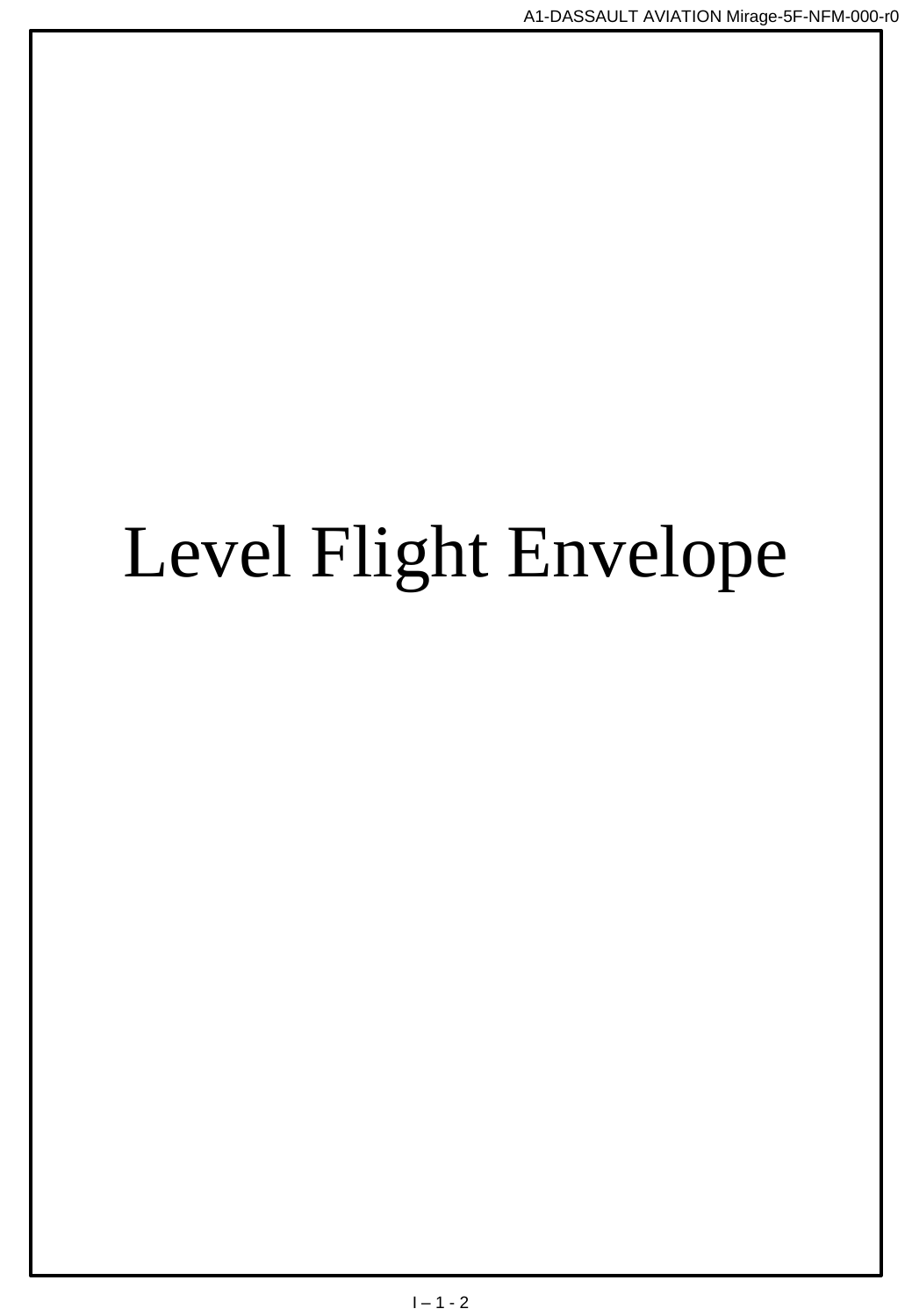## *Level Flight Envelope*

**DATA BASIS : ESTIMATED CONDITIONS:** •**Standard Day** •**Max AB**

**Aircraft : Mirage-5F Engine :SNECMA ATAR-9C**

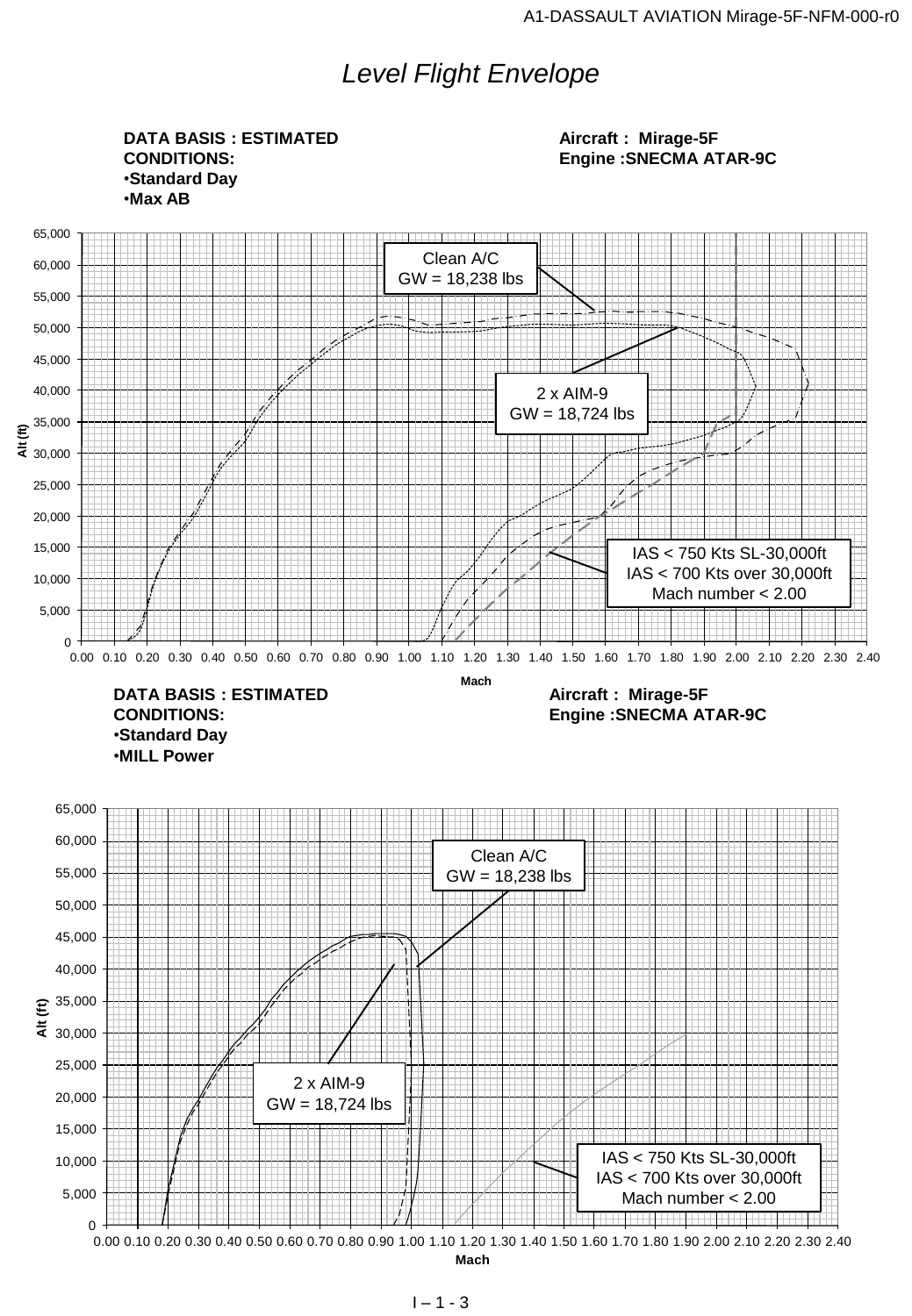## Turn Performance

**Aircraft : Mirage-5F Engine :SNECMA ATAR-9C**

**CONFIGURATIONS :** •**DRAG INDEX = 20 (2xAIM-9)** •**50% internal fuel** •**GW= 18,724 lbs / 8,482 Kg**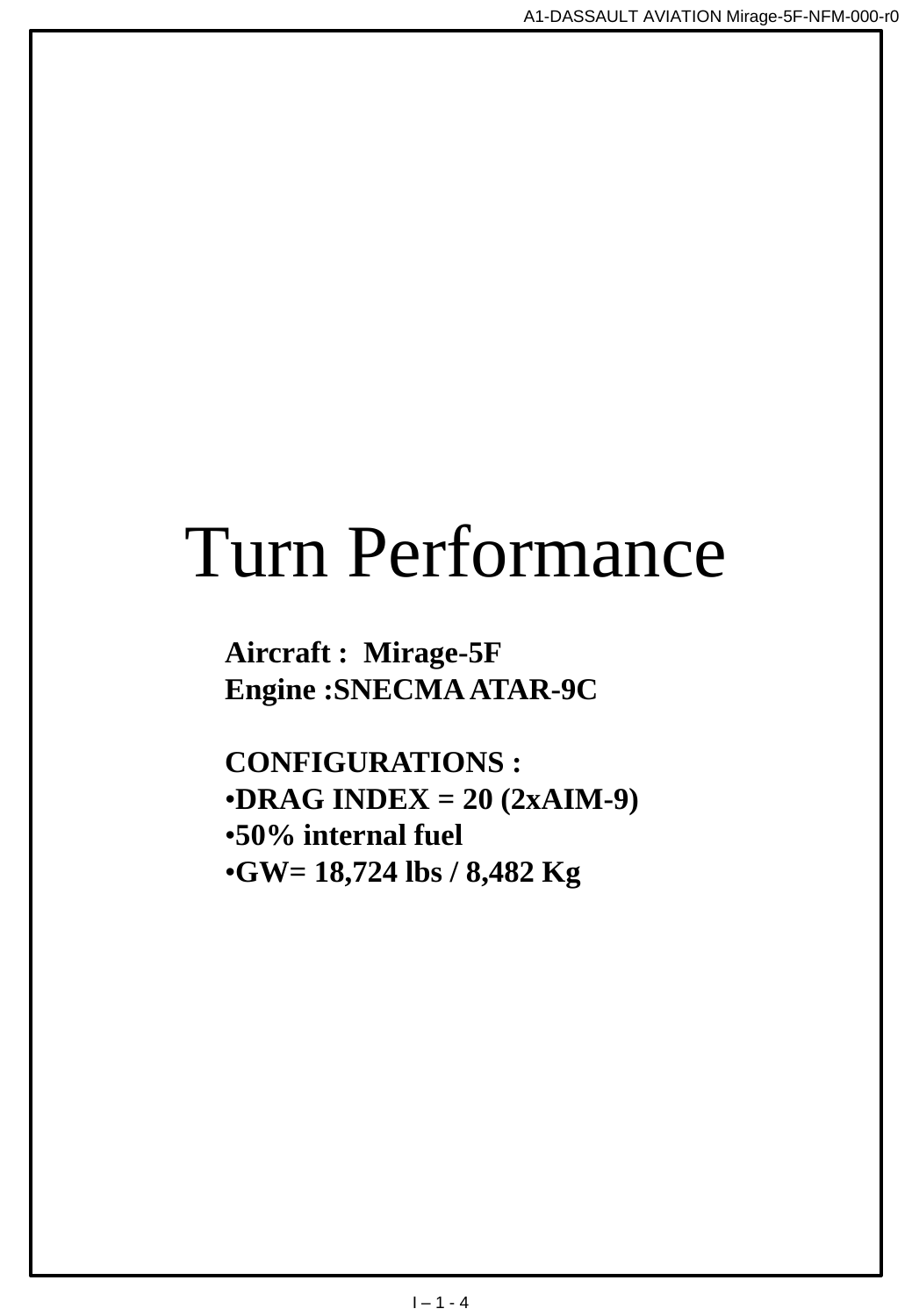## *Turn Rate – Summary*

#### **DATA BASIS : ESTIMATED**

#### **Aircraft : Mirage-5F Engine :SNECMA ATAR-9C**

**CONDITIONS:** •**Standard Day** •**Max AB**

**CONFIGURATIONS :** •**DRAG INDEX = 20 (2xAIM-9)** •**GW=18,724lbs**



#### **Maximum Available Turn Rate**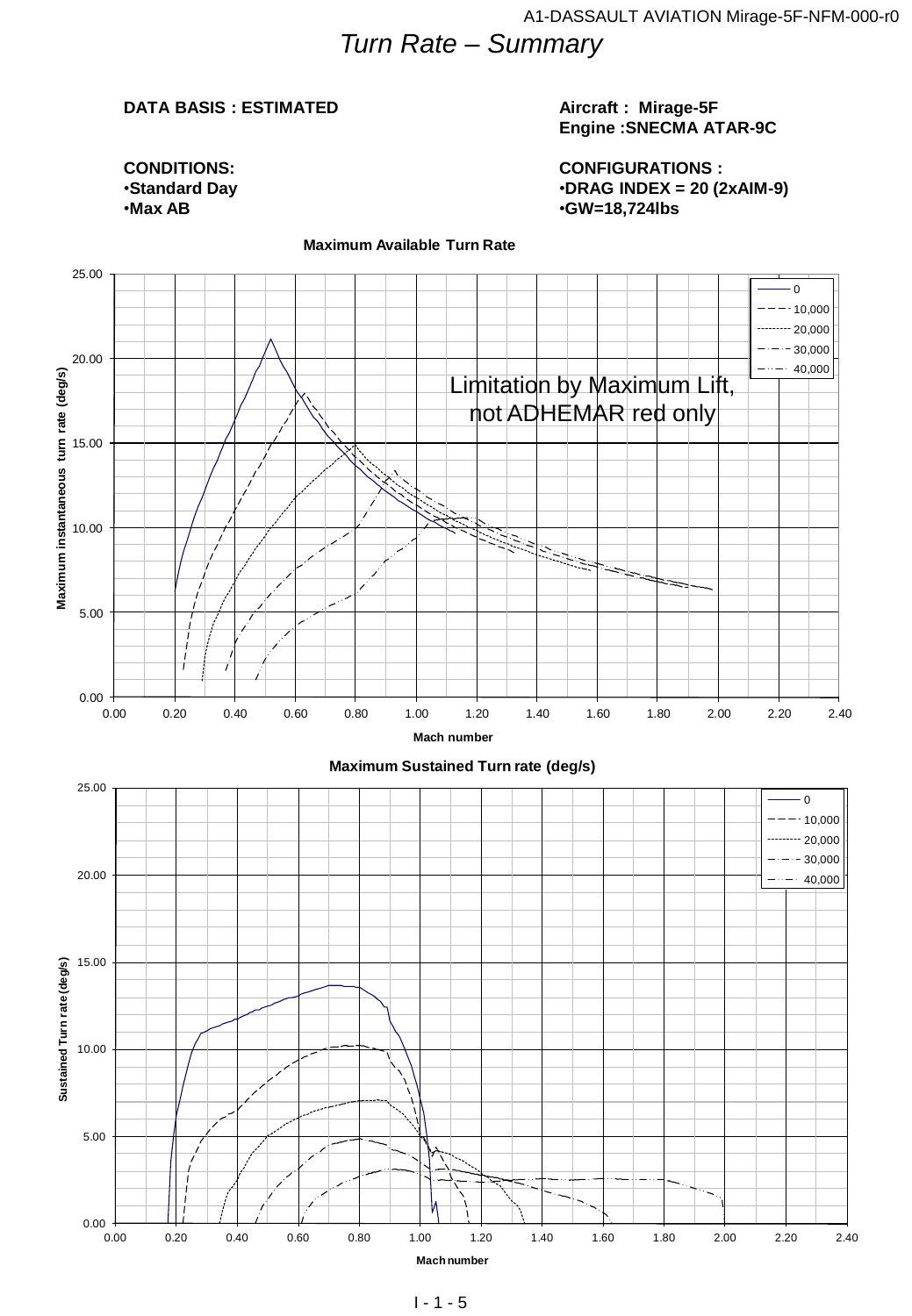## *Load Factor – Summary*

#### **DATA BASIS : ESTIMATED**

**CONDITIONS:** •**Standard Day** •**Max AB**

#### **Aircraft : Mirage-5F Engine :SNECMA ATAR-9C**

**CONFIGURATIONS :** •**DRAG INDEX = 20 (2xAIM-9)** •**GW=18,724lbs**

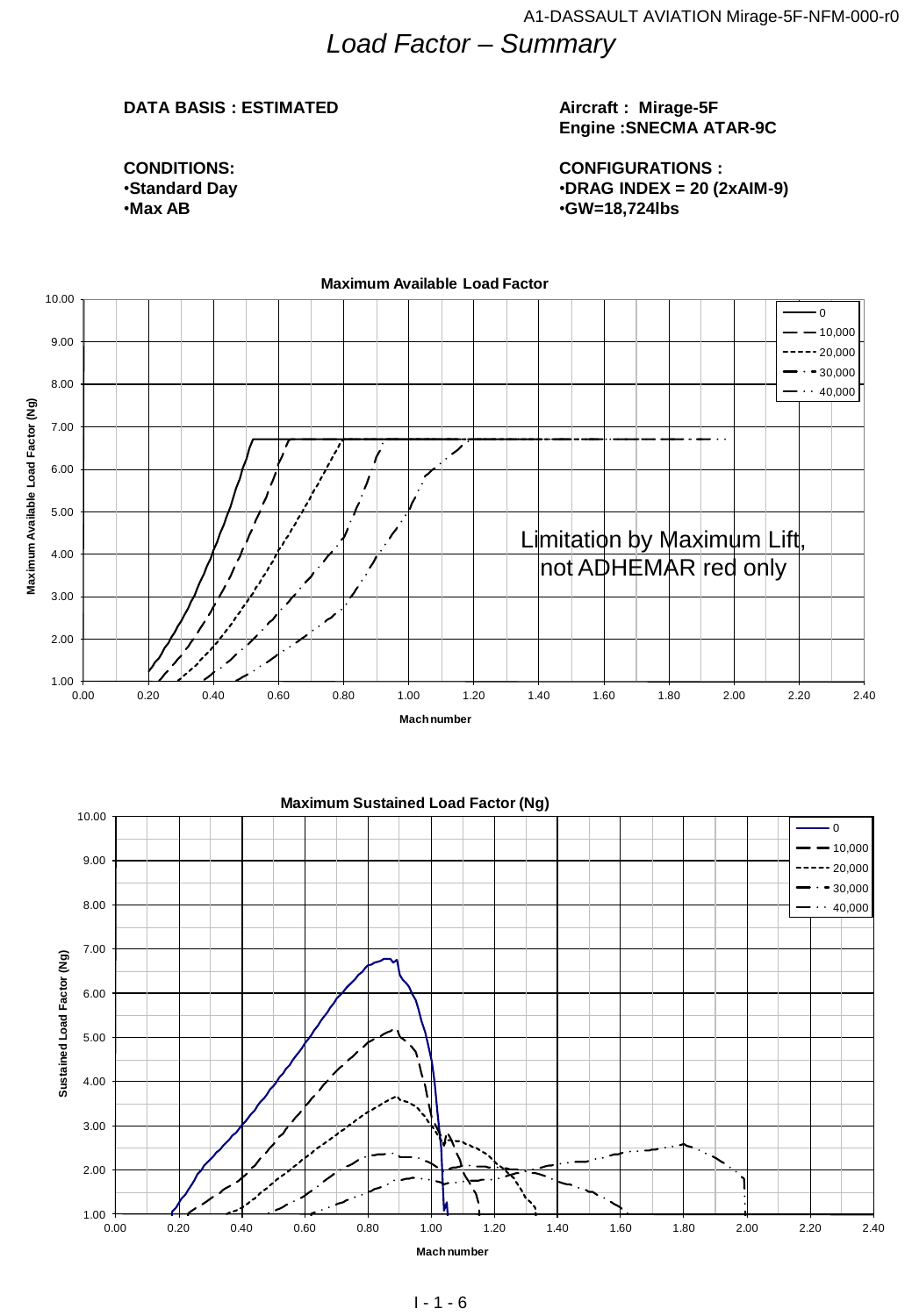## *Turn Performance – Sea Level*

## **DATA BASIS : ESTIMATED**

**Aircraft : Mirage-5F Engine :SNECMA ATAR-9C**

**CONFIGURATIONS :** •**DRAG INDEX = 20 (2xAIM-9)** •**GW=18,724lbs**

**CONDITIONS:** •**Standard Day** •**Max AB**

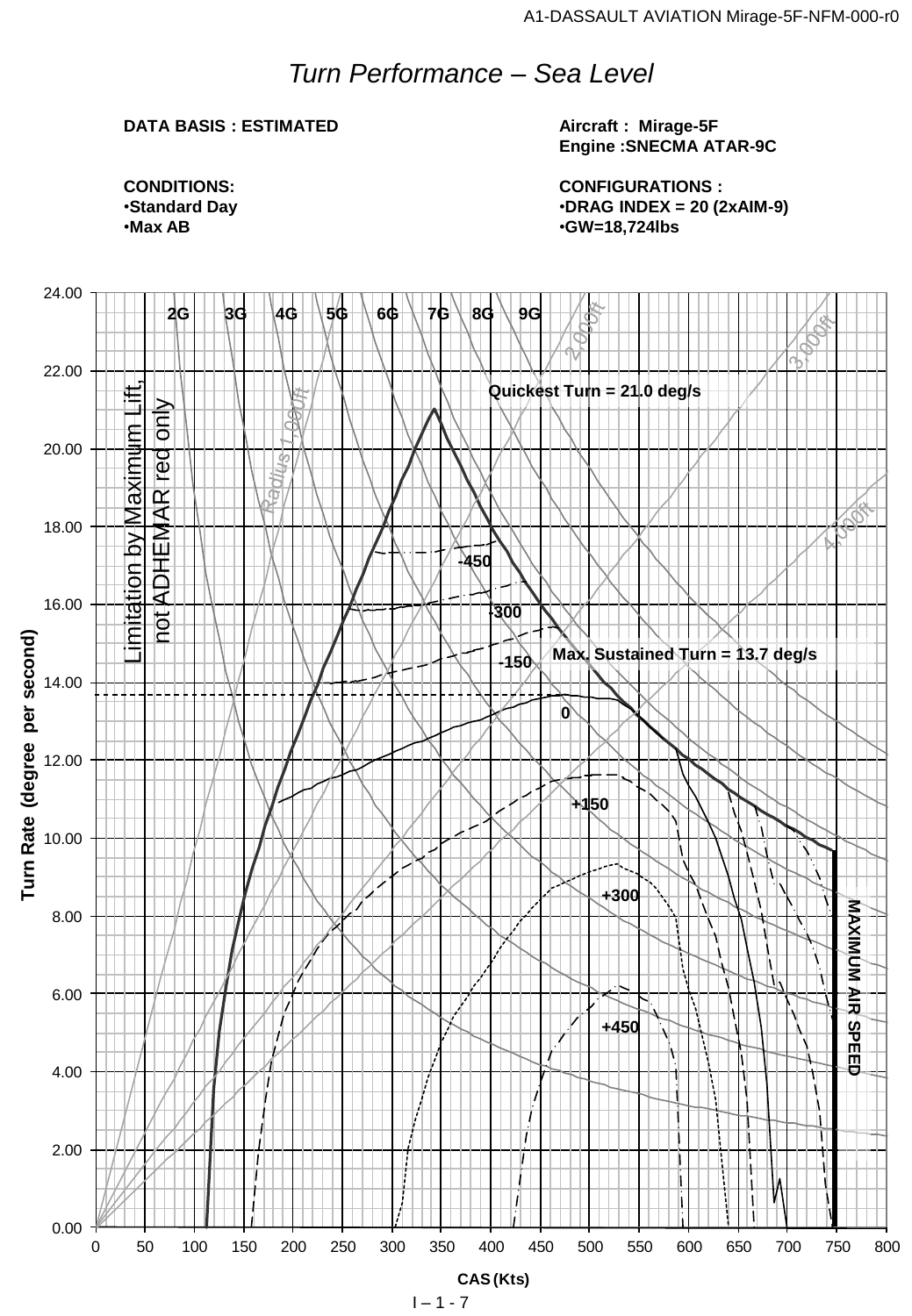## *Turn Performance – 5,000 ft*

### **DATA BASIS : ESTIMATED**

**Aircraft : Mirage-5F Engine :SNECMA ATAR-9C**

**CONFIGURATIONS :** •**DRAG INDEX = 20 (2xAIM-9)** •**GW=18,724lbs**

**CONDITIONS:** •**Standard Day** •**Max AB**

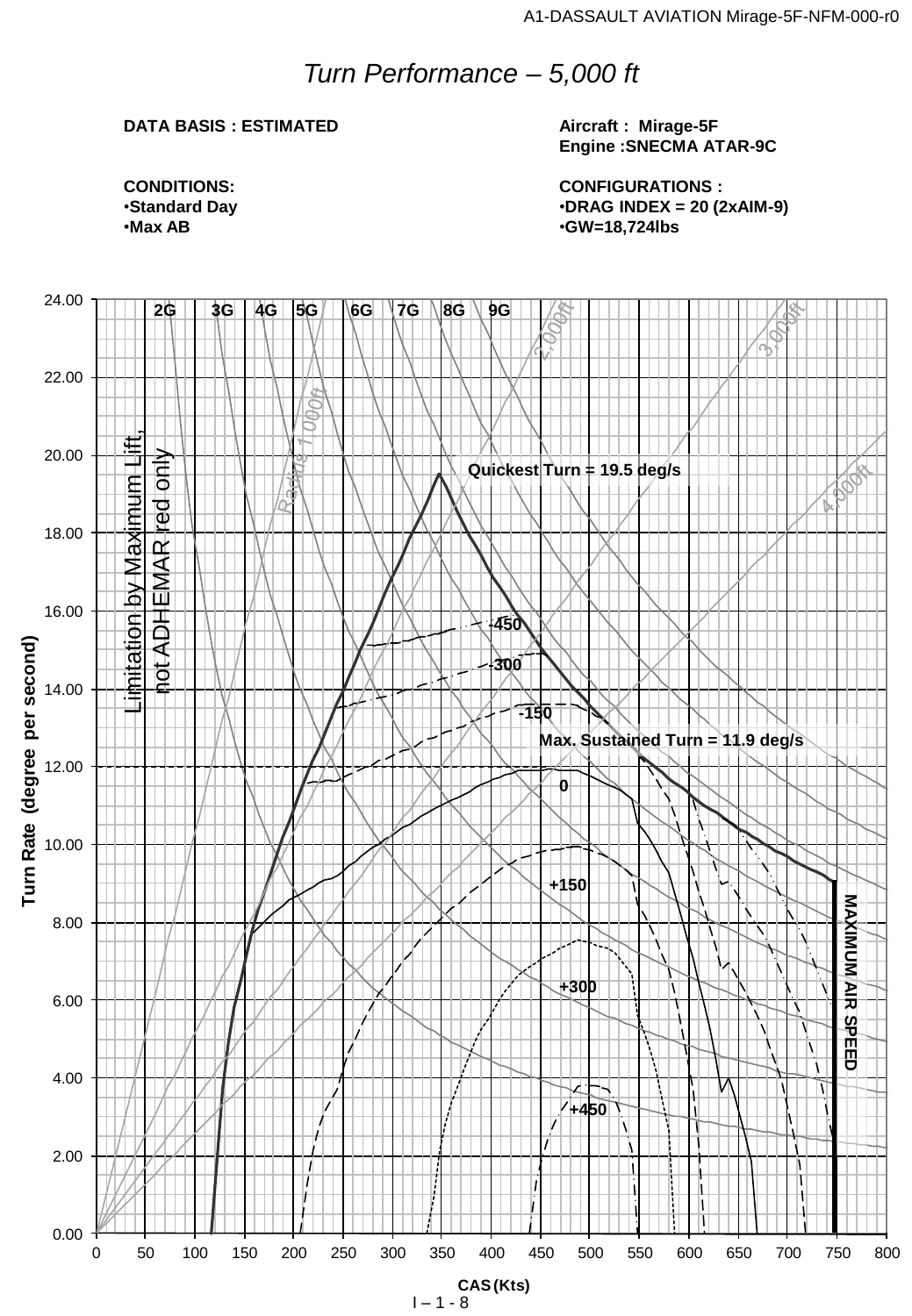## *Turn Performance – 10,000 ft*

## **DATA BASIS : ESTIMATED**

**Aircraft : Mirage-5F Engine :SNECMA ATAR-9C**

**CONFIGURATIONS :** •**DRAG INDEX = 20 (2xAIM-9)** •**GW=18,724lbs**

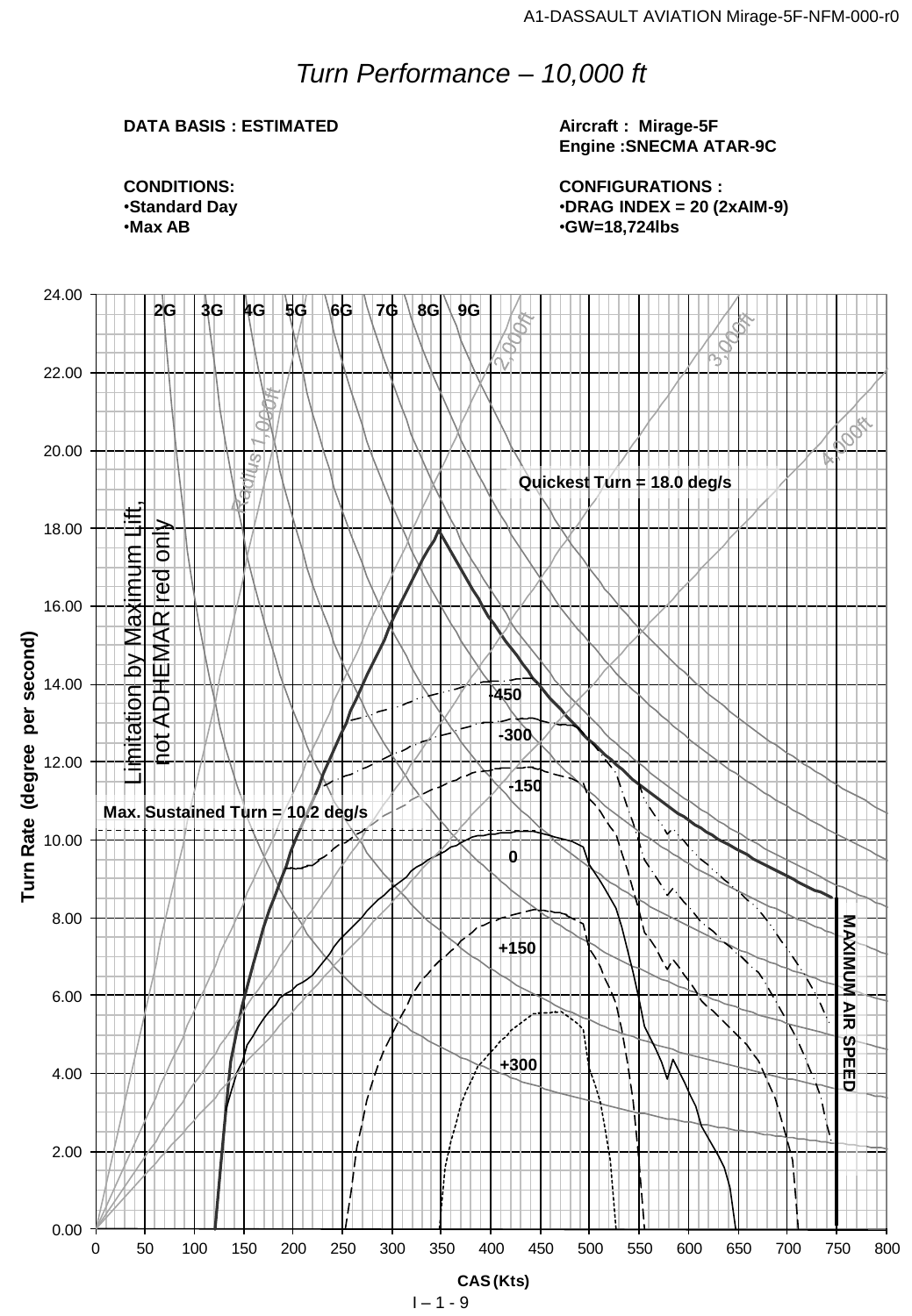## *Turn Performance – 15,000 ft*

## **DATA BASIS : ESTIMATED**

**Aircraft : Mirage-5F Engine :SNECMA ATAR-9C**

**CONFIGURATIONS :** •**DRAG INDEX = 20 (2xAIM-9)** •**GW=18,724lbs**

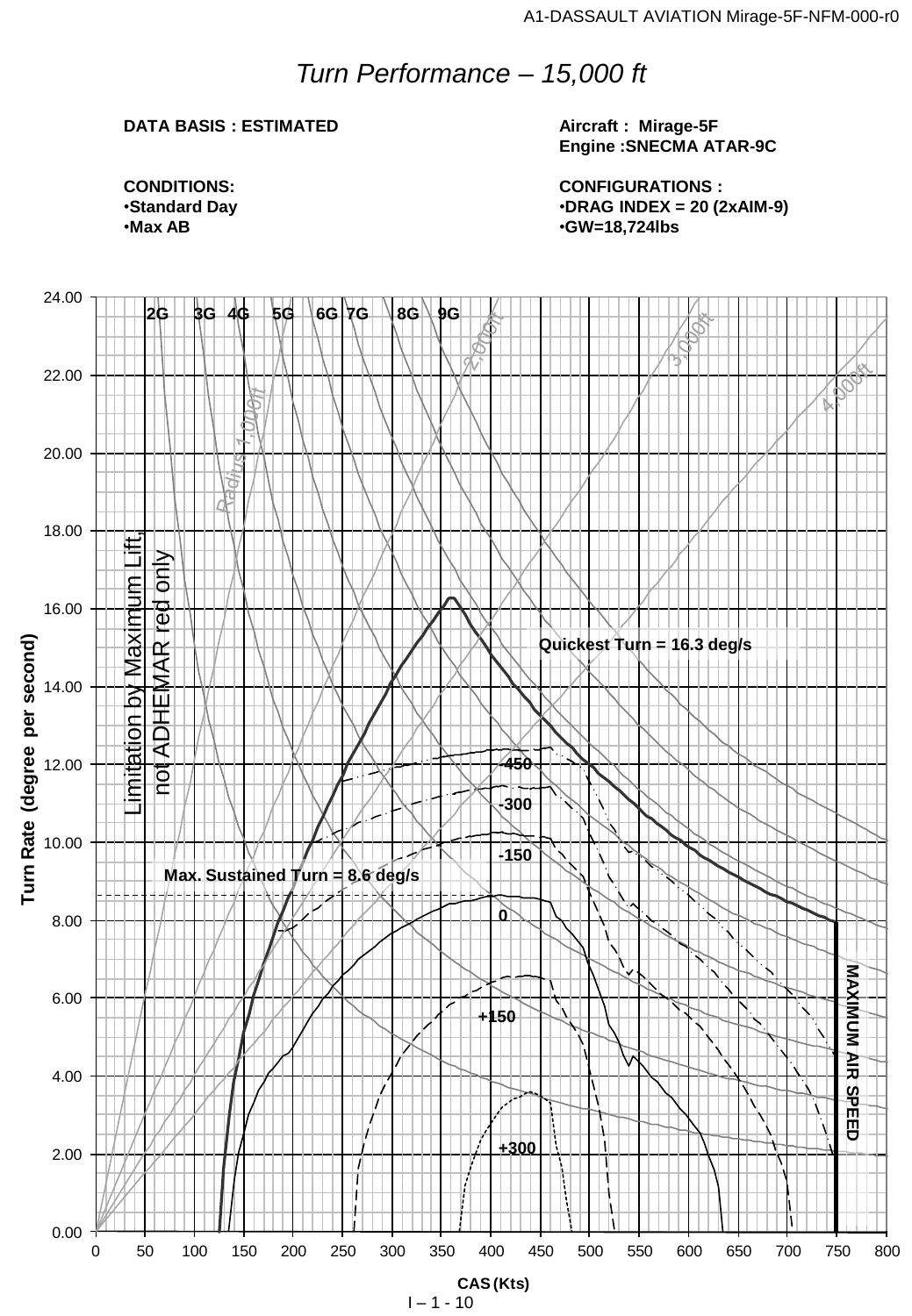## *Turn Performance – 20,000 ft*

## **DATA BASIS : ESTIMATED**

**Aircraft : Mirage-5F Engine :SNECMA ATAR-9C**

**CONFIGURATIONS :** •**DRAG INDEX = 20 (2xAIM-9)** •**GW=18,724lbs**

**CONDITIONS:** •**Standard Day** •**Max AB**

![](_page_10_Figure_6.jpeg)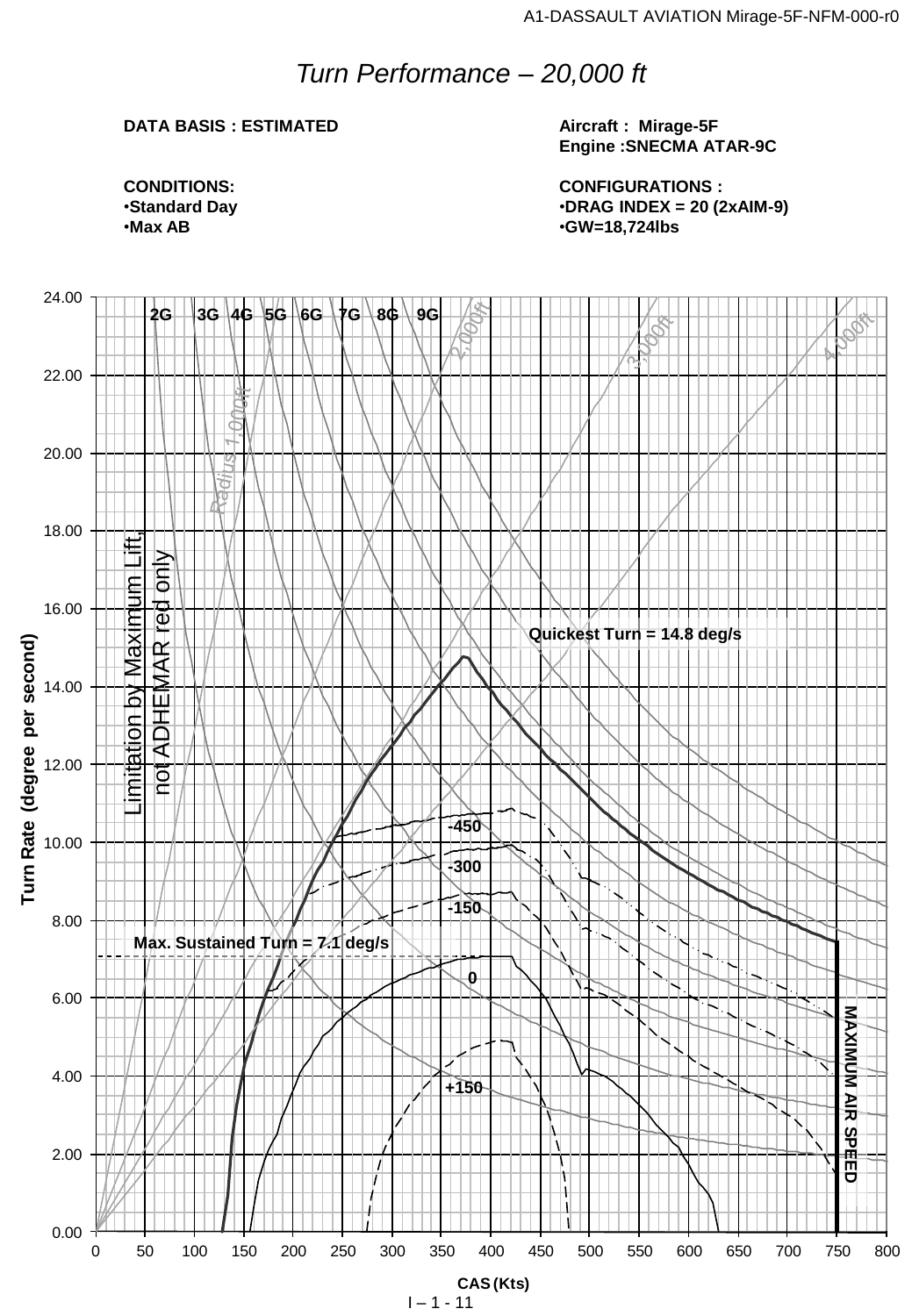## *Turn Performance – 25,000 ft*

## **DATA BASIS : ESTIMATED**

**Aircraft : Mirage-5F Engine :SNECMA ATAR-9C**

**CONFIGURATIONS :** •**DRAG INDEX = 20 (2xAIM-9)** •**GW=18,724lbs**

![](_page_11_Figure_6.jpeg)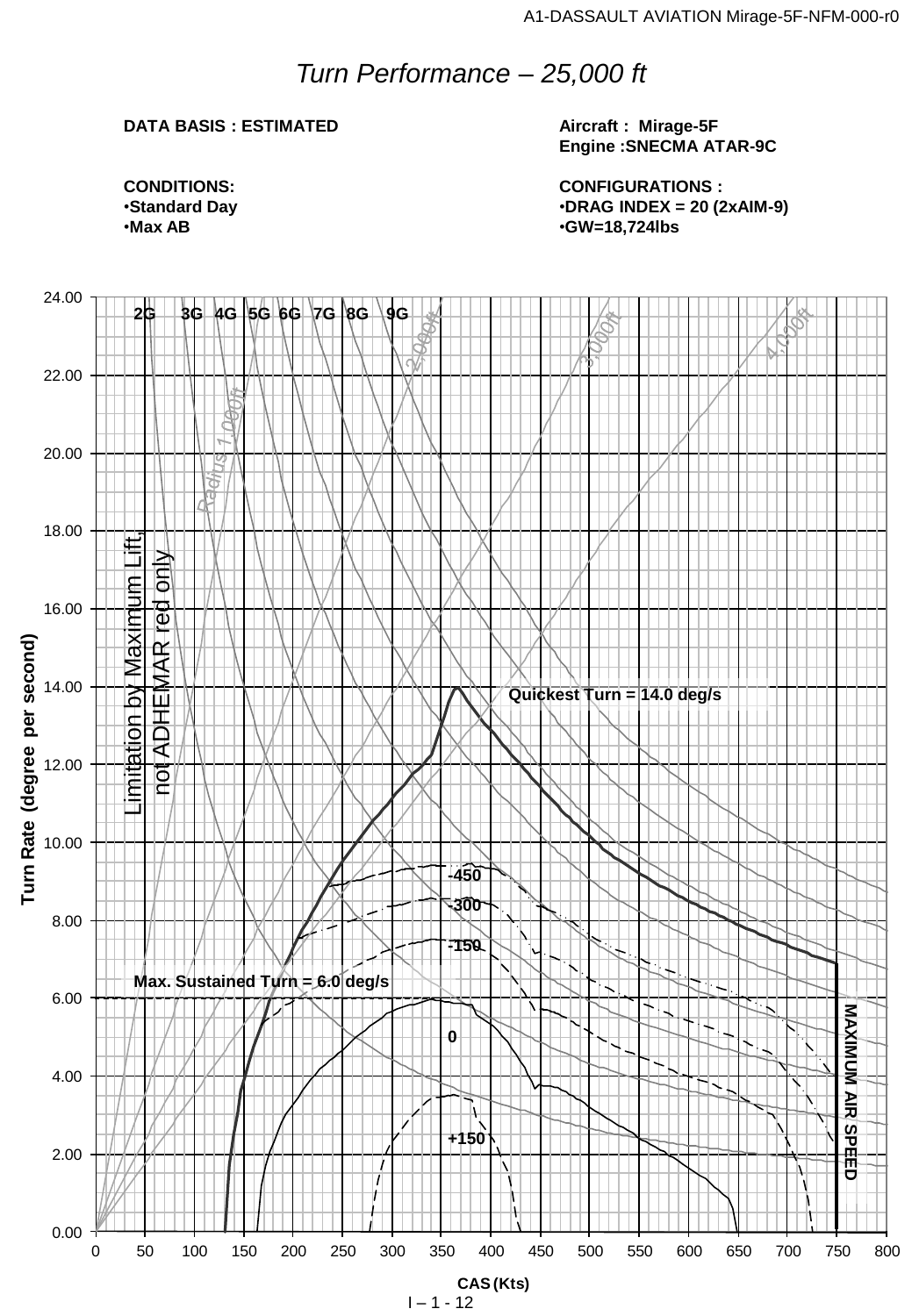## *Turn Performance – 30,000 ft*

## **DATA BASIS : ESTIMATED**

**Aircraft : Mirage-5F Engine :SNECMA ATAR-9C**

**CONFIGURATIONS :** •**DRAG INDEX = 20 (2xAIM-9)** •**GW=18,724lbs**

**CONDITIONS:** •**Standard Day** •**Max AB**

![](_page_12_Figure_6.jpeg)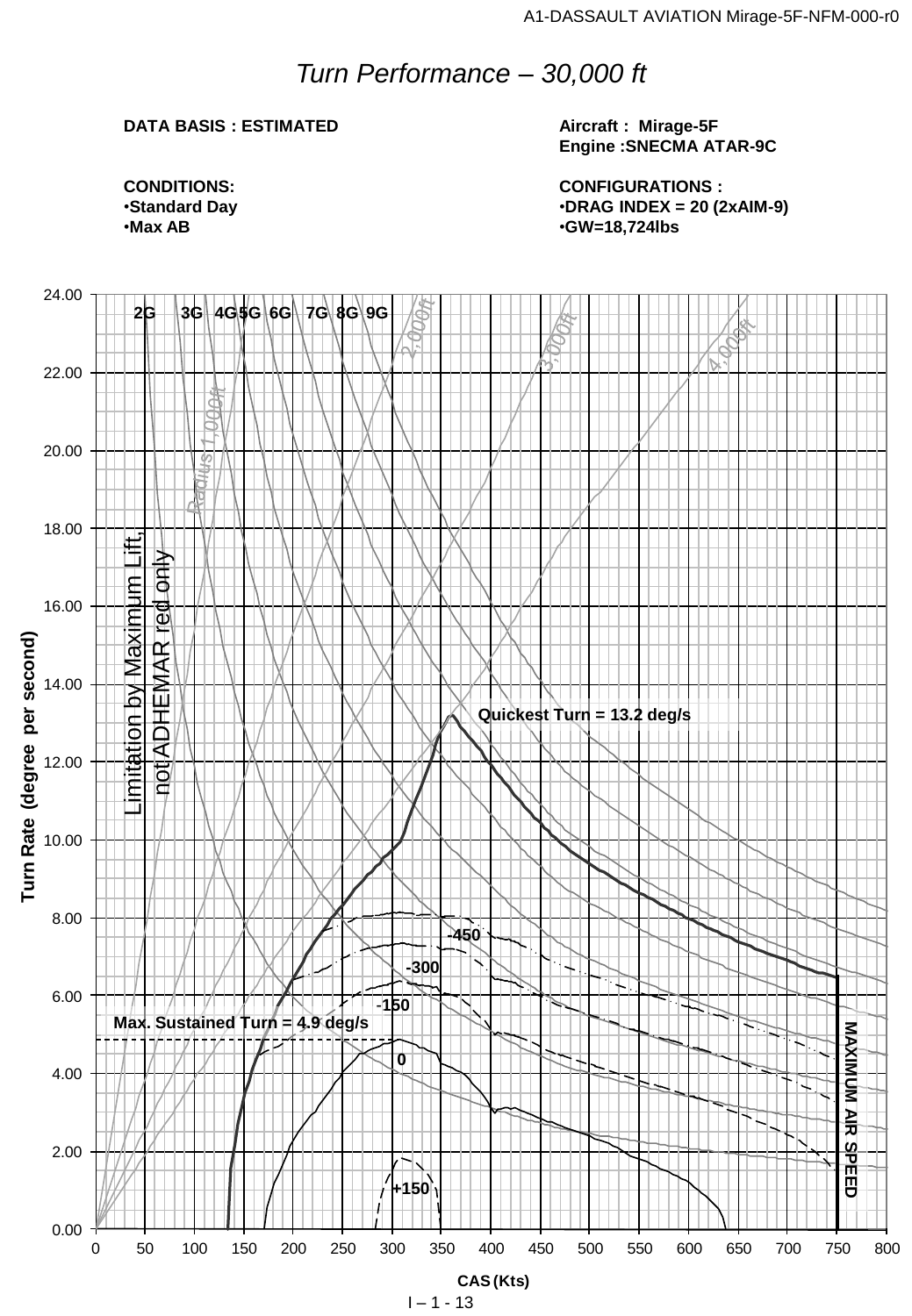## *Turn Performance – 35,000 ft*

## **DATA BASIS : ESTIMATED**

**Aircraft : Mirage-5F Engine :SNECMA ATAR-9C**

**CONFIGURATIONS :** •**DRAG INDEX = 20 (2xAIM-9)** •**GW=18,724lbs**

![](_page_13_Figure_6.jpeg)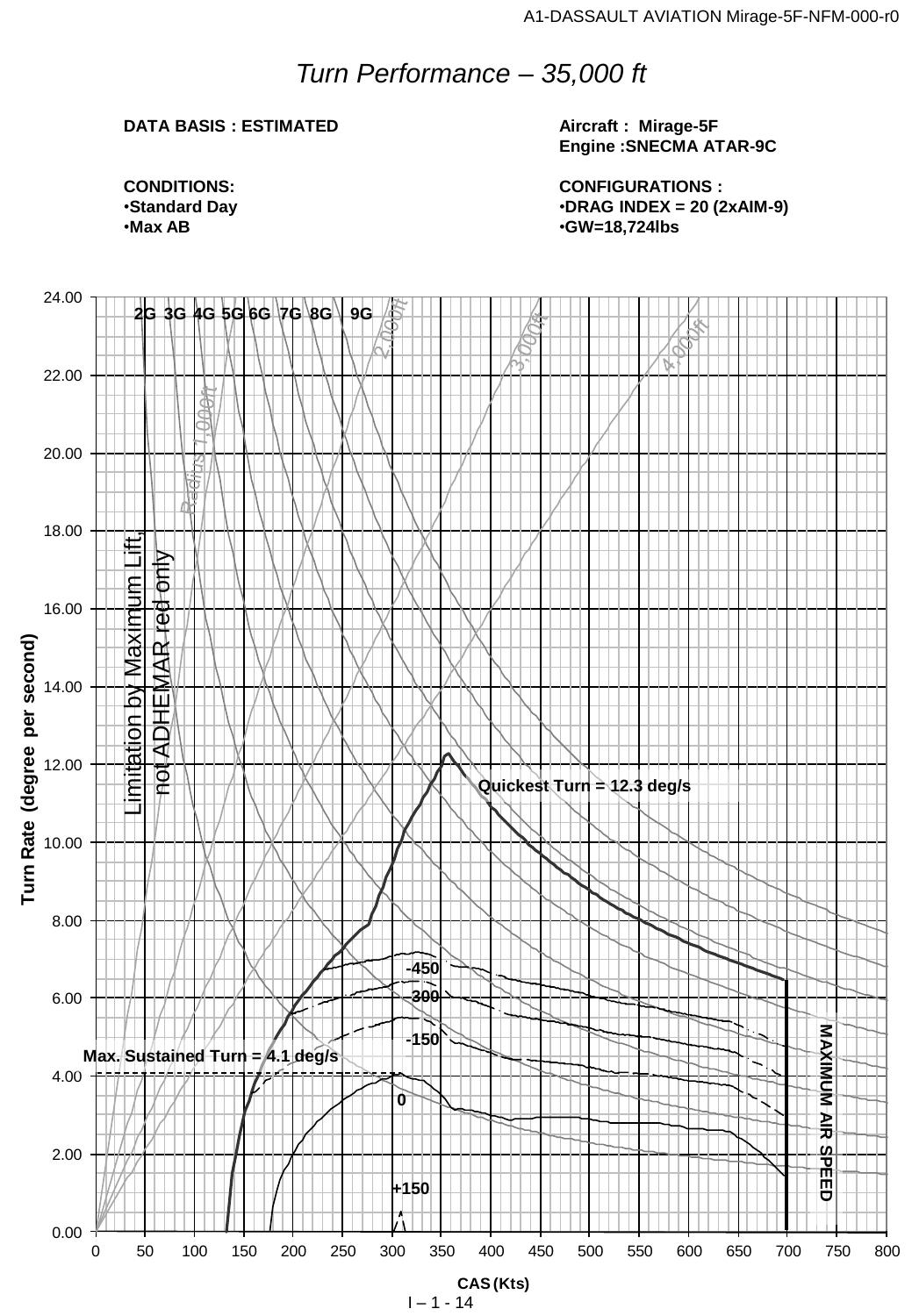# Climb Performance

**Aircraft : Mirage-5F Engine :SNECMA ATAR-9C**

**CONFIGURATIONS :** •**DRAG INDEX = 20 (2xAIM-9)** •**50% internal fuel** •**GW= 18,724 lbs / 8,482 Kg**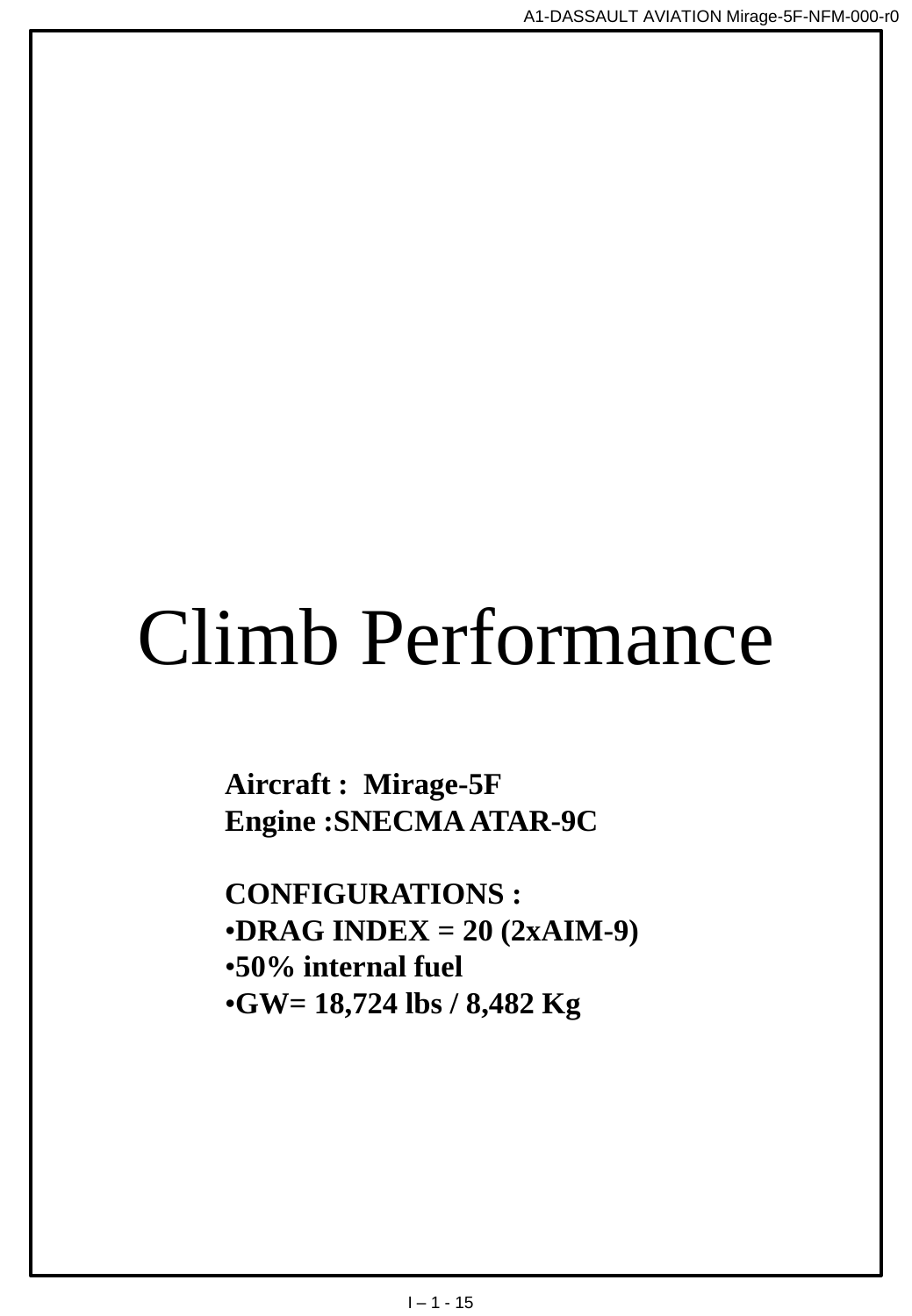## **DATA BASIS : ESTIMATED**

#### **CONDITIONS:** •**Standard Day** •**Max AB**

**Aircraft : Mirage-5F Engine :SNECMA ATAR-9C**

**CONFIGURATIONS :** •**DRAG INDEX = 20 (2xAIM-9)** •**GW=18,724lbs**

#### **Instantaneous Constant Speed Climb Rate**

![](_page_15_Figure_6.jpeg)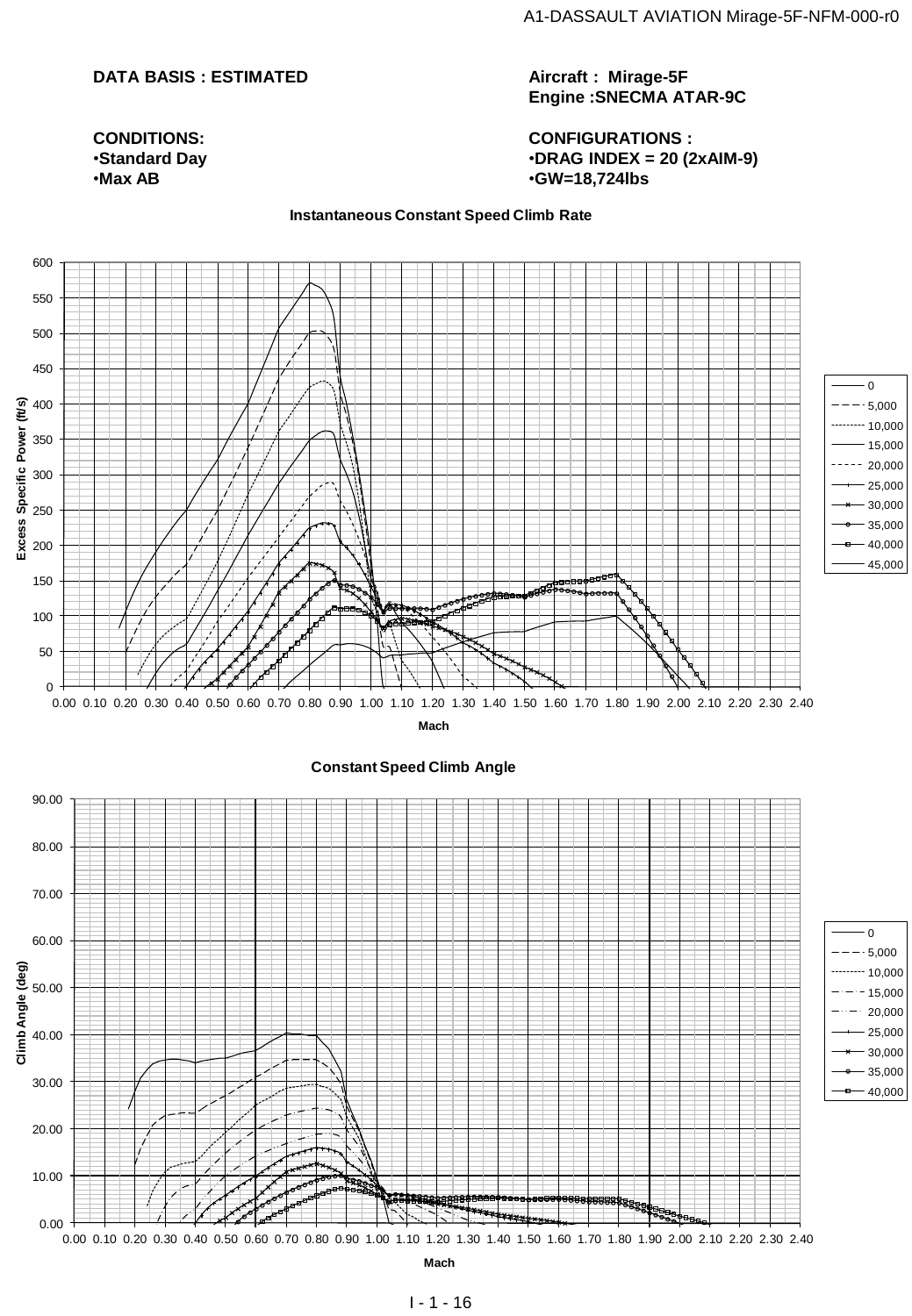## **DATA BASIS : ESTIMATED**

**CONDITIONS:** •**Standard Day** •**MIL Power**

**Aircraft : Mirage-5F Engine :SNECMA ATAR-9C**

**CONFIGURATIONS :** •**DRAG INDEX = 20 (2xAIM-9)** •**GW=18,724lbs**

**Instantaneous Constant Speed Climb Rate**

![](_page_16_Figure_5.jpeg)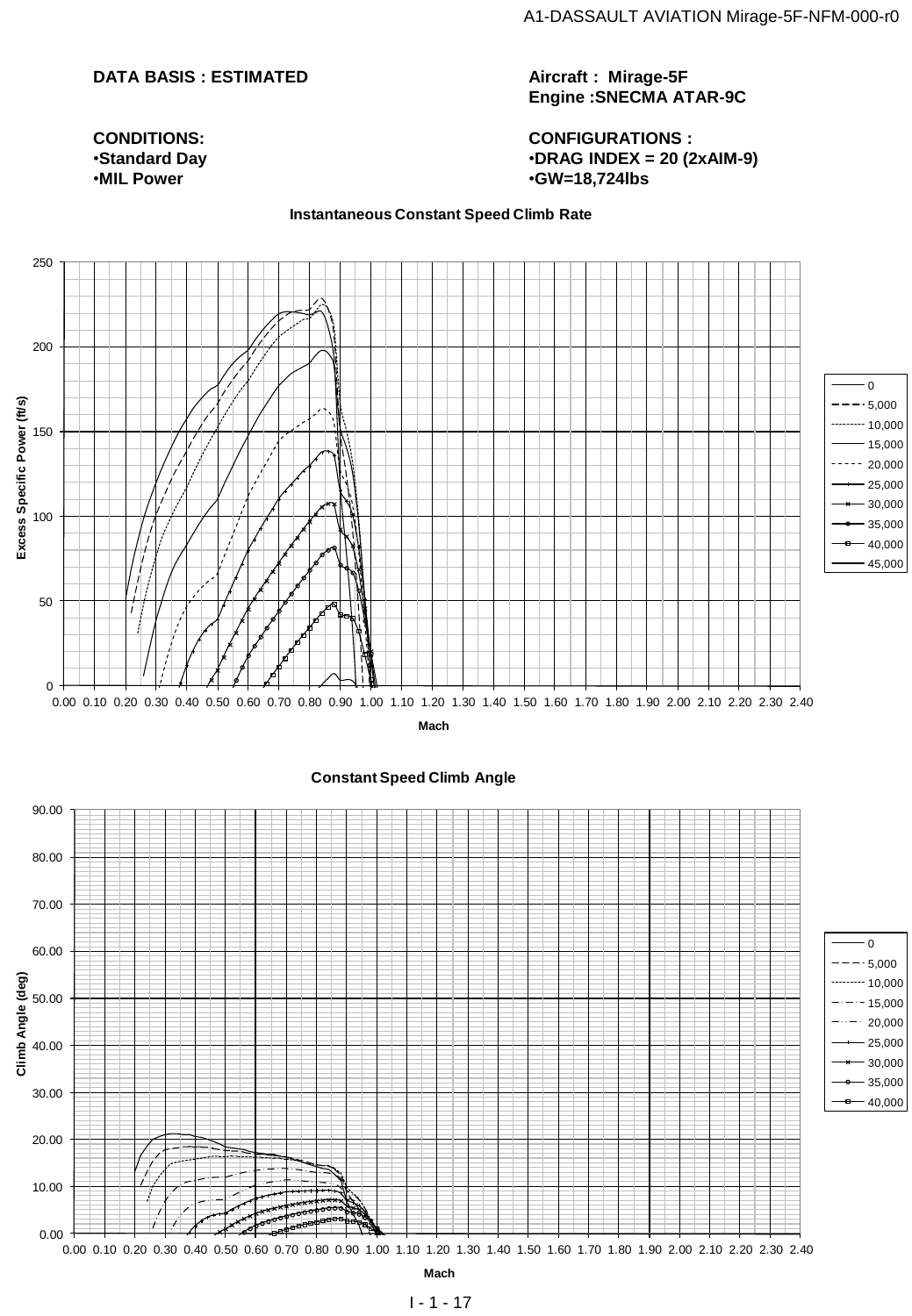## Acceleration Performances

**Aircraft : Mirage-5F Engine :SNECMA ATAR-9C**

**CONFIGURATIONS :** •**DRAG INDEX = 20 (2xAIM-9)** •**50% internal fuel** •**GW= 18,724 lbs / 8,482 Kg**